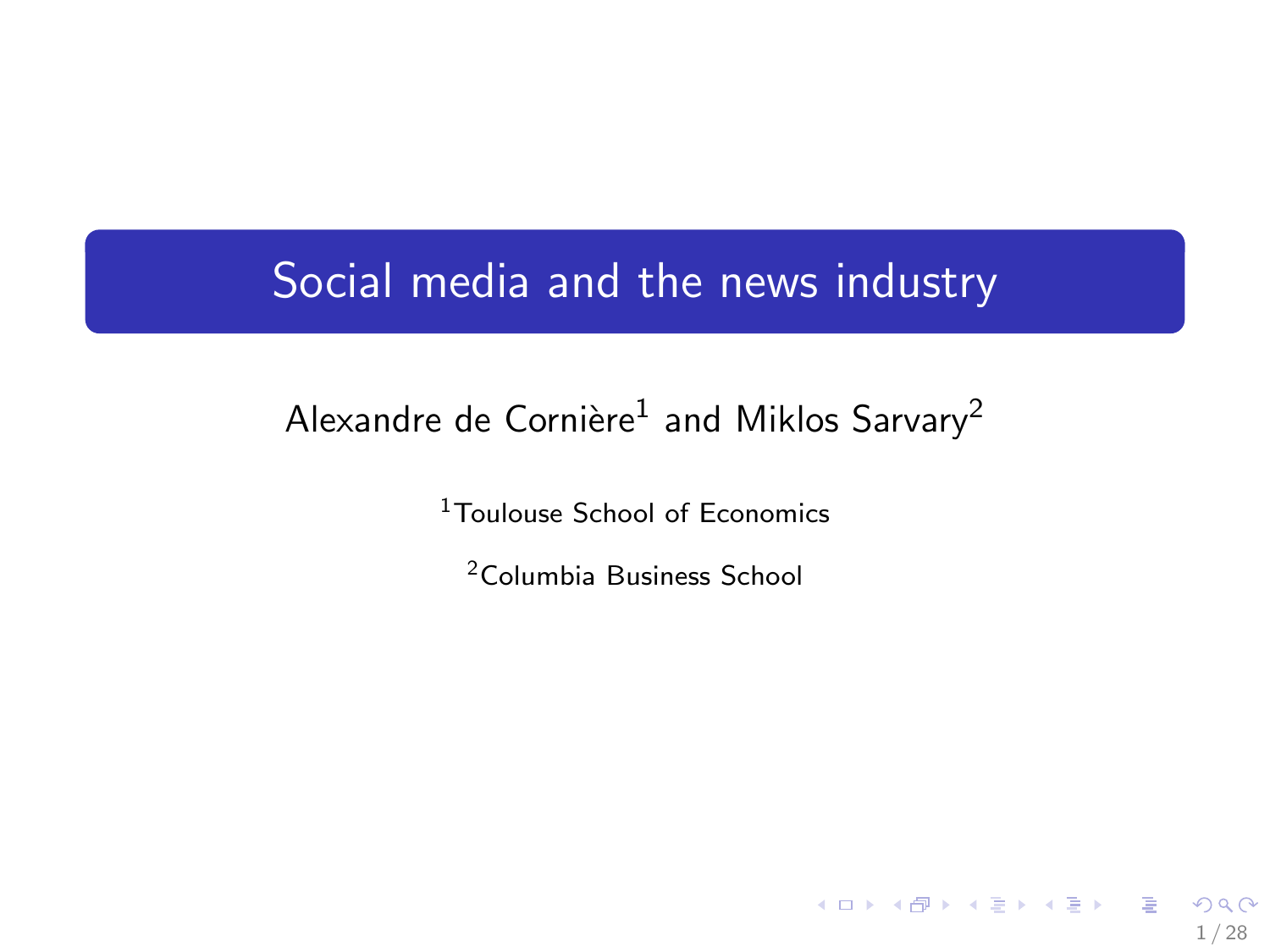A few social networks have become dominant media for people with access to internet:

- Facebook in most countries. Over 2 bn users, spend one hour a day.
- WeChat in China
- **VKontakte in Russia**
- **•** Line in Japan

These social networks allow users to

- connect, create and share content UGC;
- access third party content, including news.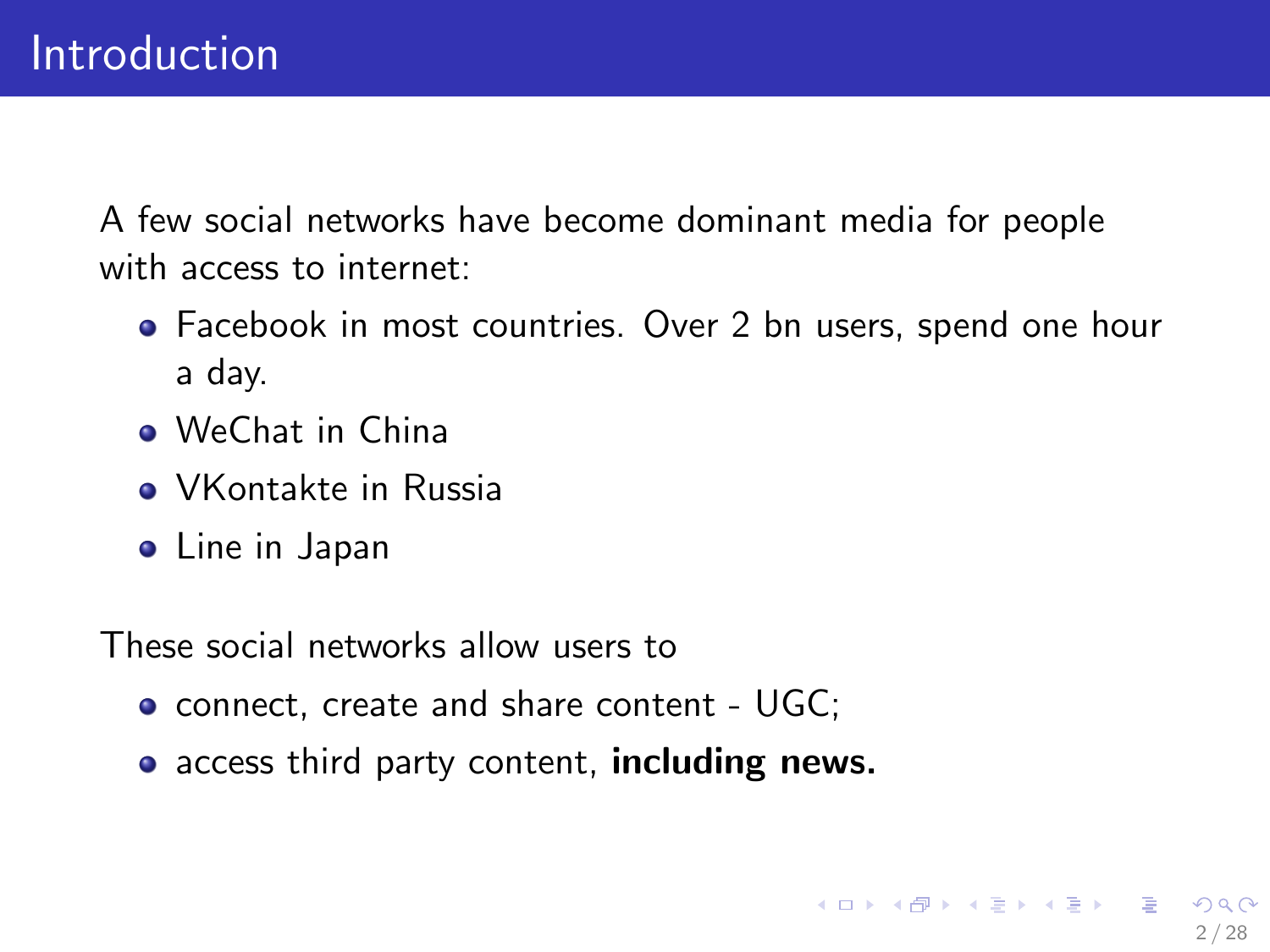Social media has become a major source of traffic to newspapers' sites:

- 51% of consumers get some news from social media (Reuters study on 26 countries)
- 12% use social media as their main news source
- For 18-24, social media above TV for news.
- Facebook drives more traffic to news sites than Google (not only Google News)

Consumers use both newspapers' websites and social network to access media (Mitchell et al. 2017)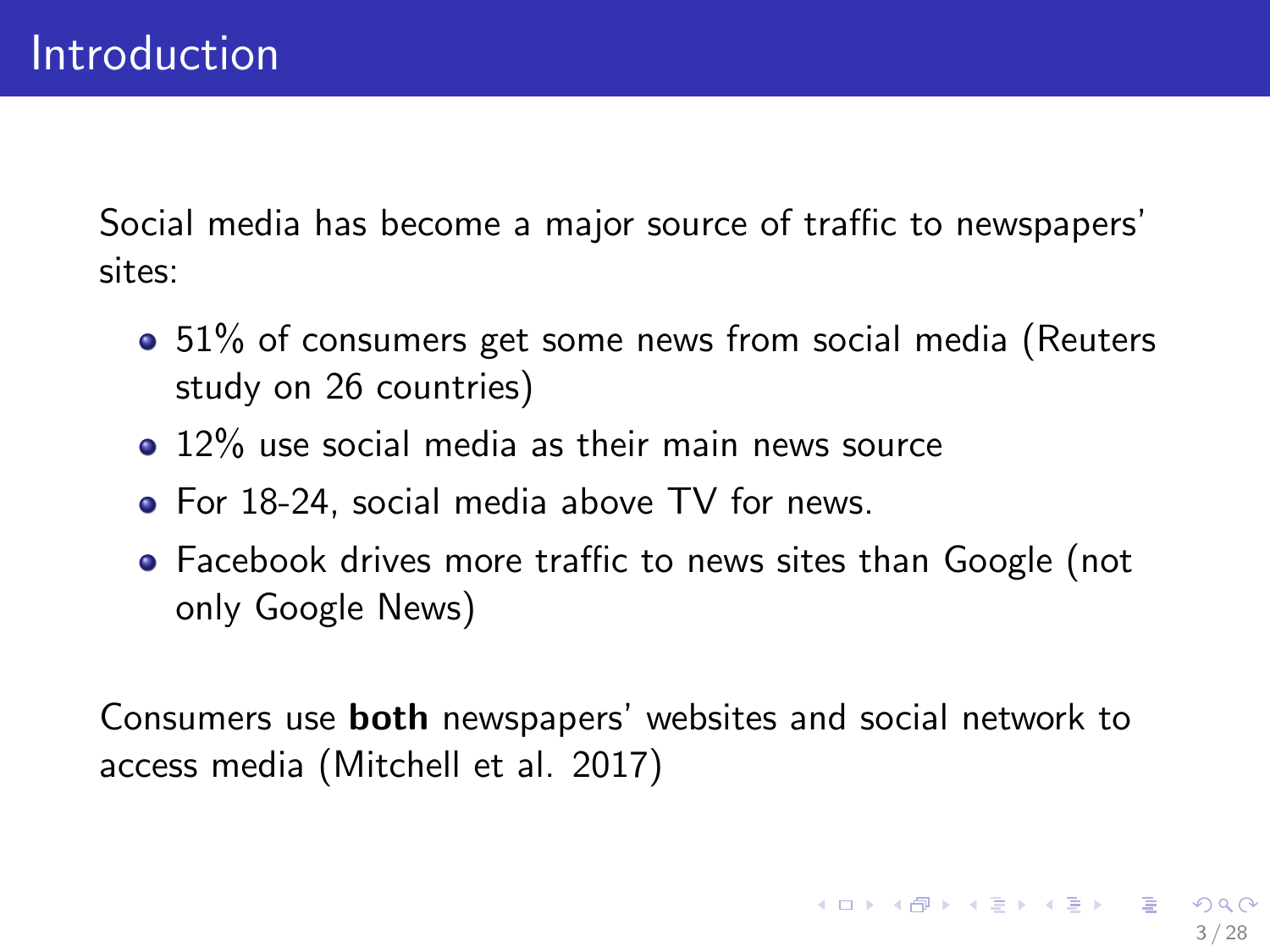Central question of this paper: What is the long-term impact of social networks on the quality of news, and on the news industry more generally?

Approach: Model with multihoming consumers.

Compare two situations:

- Social media only shows UGC (no news) benchmark
- Social media *strategically* shows news endogenous newsfeed.

Warning: Paper not about consumers' beliefs (polarization, echo chambers...).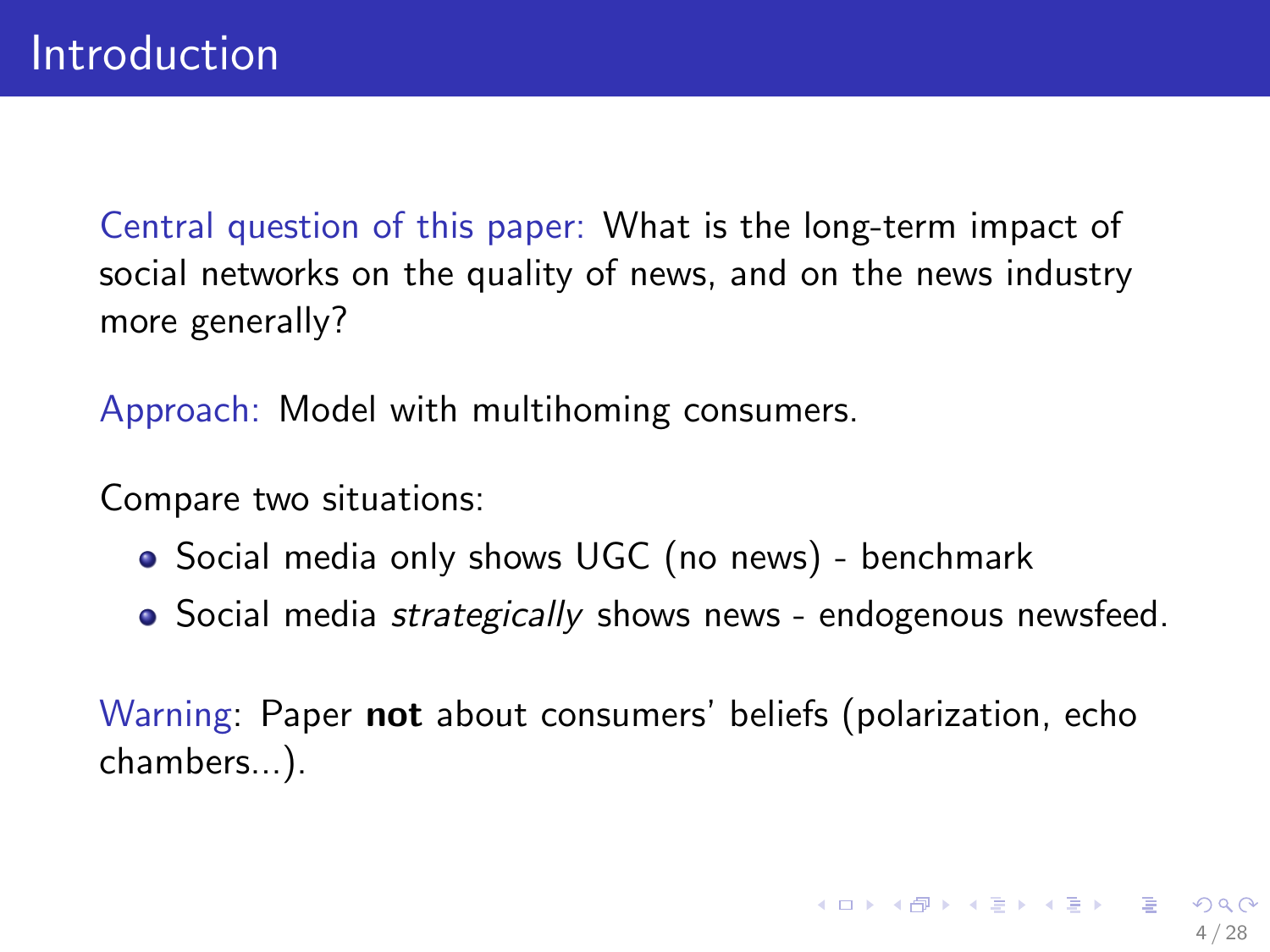## Trade-off for newspapers

- Expand news consumption
- Indirect traffic less valuable (revenue sharing, brand dilution)

## Issues for social platform

- How prominent should news be?
- Example: Facebook redesigned its newsfeed algorithm, to de-emphasize news (and favor UGC)

5 / 28

K ロ X K @ X K 경 X X 경 X X 경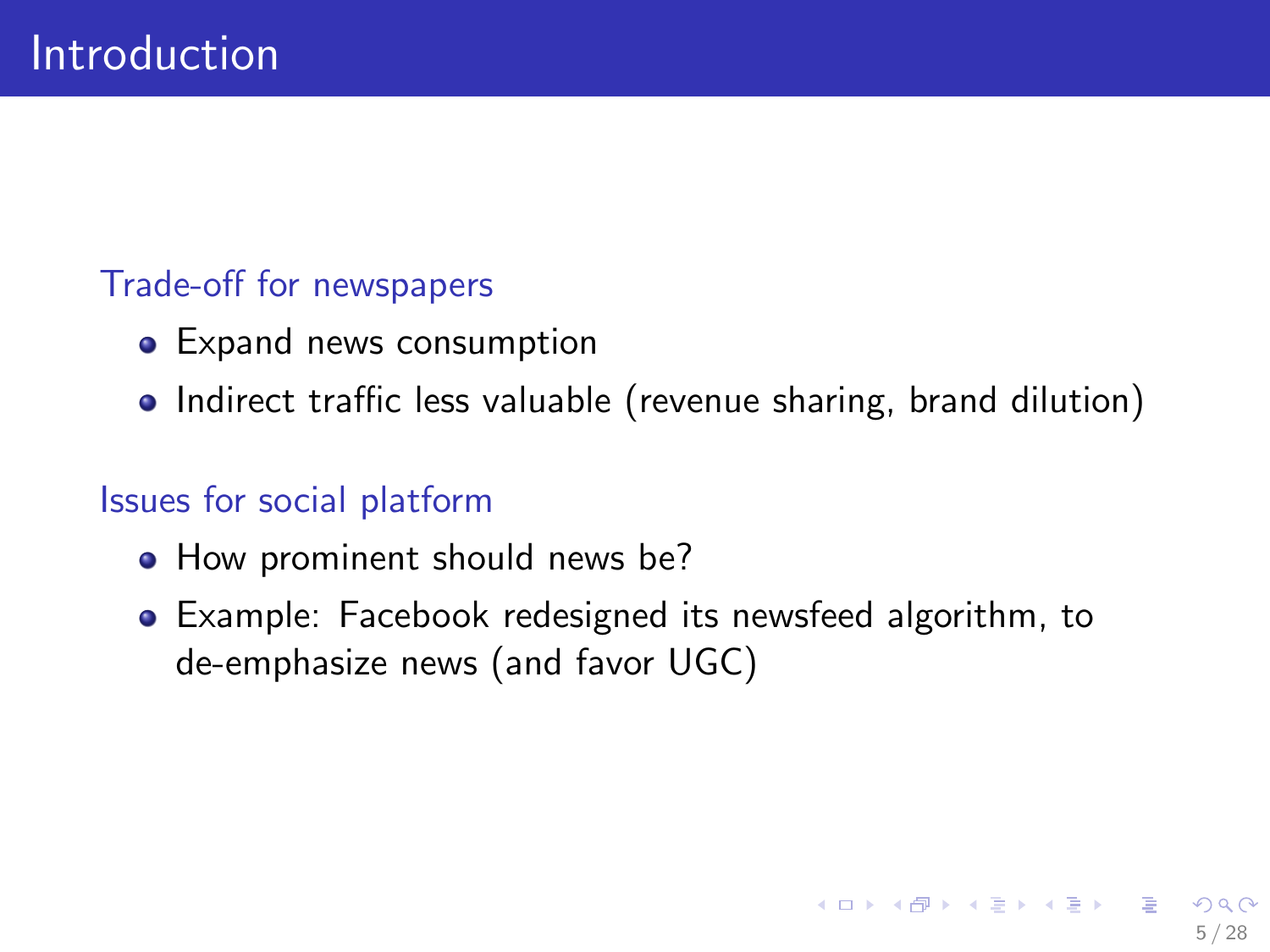We study two models:

- **1** Monopolist newspaper v. social platform
- <sup>2</sup> Duopolist newspapers, with social platform

#### Main results

- Platform always shows some news,
- Platform showing news reduces newspapers' profits,

6 / 28

イロト 不優 ト 不重 ト 不重 トー 重

• Quality "tends to" go down.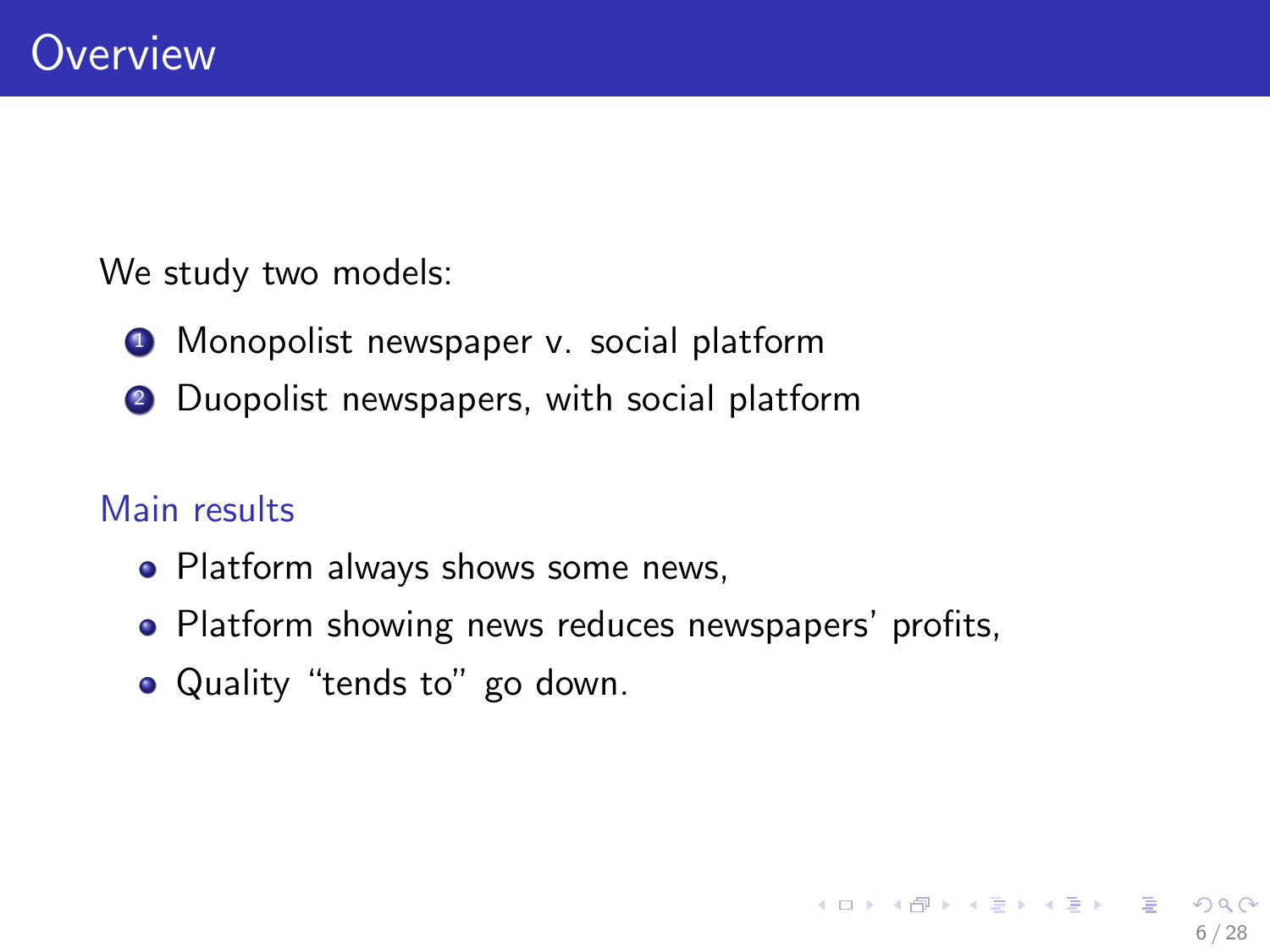Two types of content:

- News, quality q at cost  $c(q)$
- User-generated content, exogenous quality

Utility  $U(x, y, \theta, q)$  where :

- $x$ : quantity of news consumed.  $\frac{\partial U}{\partial x} \ge 0$
- y: quantity of UGC: *<sup>∂</sup>*<sup>U</sup> *<sup>∂</sup>*<sup>y</sup> ≥ <sup>0</sup>
- *θ*: consumer's taste for news (type):  $\frac{\partial^2 U}{\partial x \partial \theta} \ge 0$  $2.2.1$

• q: news quality. 
$$
\frac{\partial^2 U}{\partial x \partial q} \ge 0
$$

 $\theta$  distributed according to cdf F, pdf f (no atoms).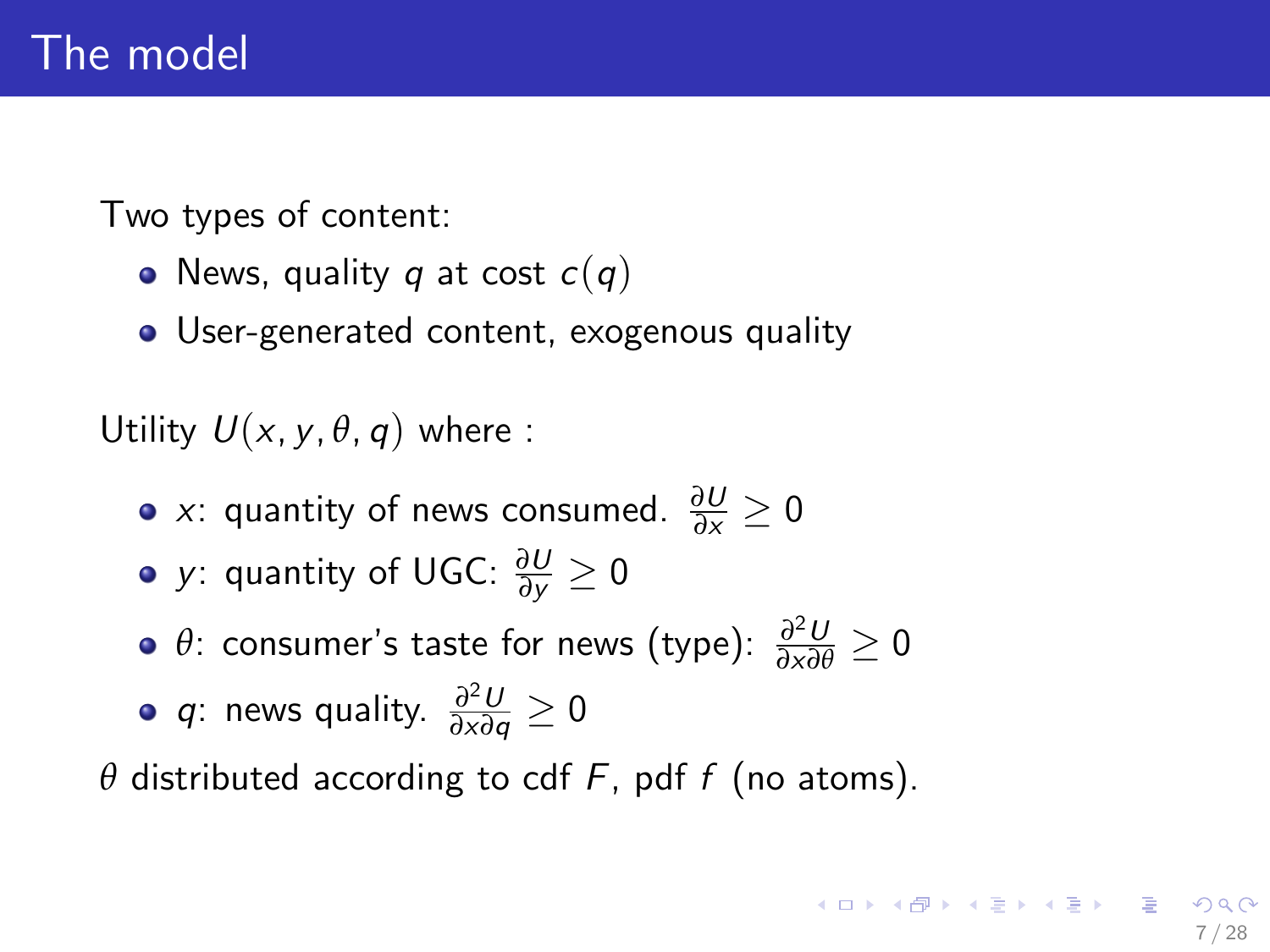Attention constraint:  $x + y \le 1$ . Desired news consumption:  $\hat{x}(\theta, q)$ . Increasing in  $\theta$  and  $q$ .  $\hat{\gamma}(\theta, q) \equiv 1 - \hat{\chi}(\theta, q)$ 

Consumer choice: Consumers can only allocate attention across firms:  $\rightarrow t$  to platform,  $1-t$  to newspaper.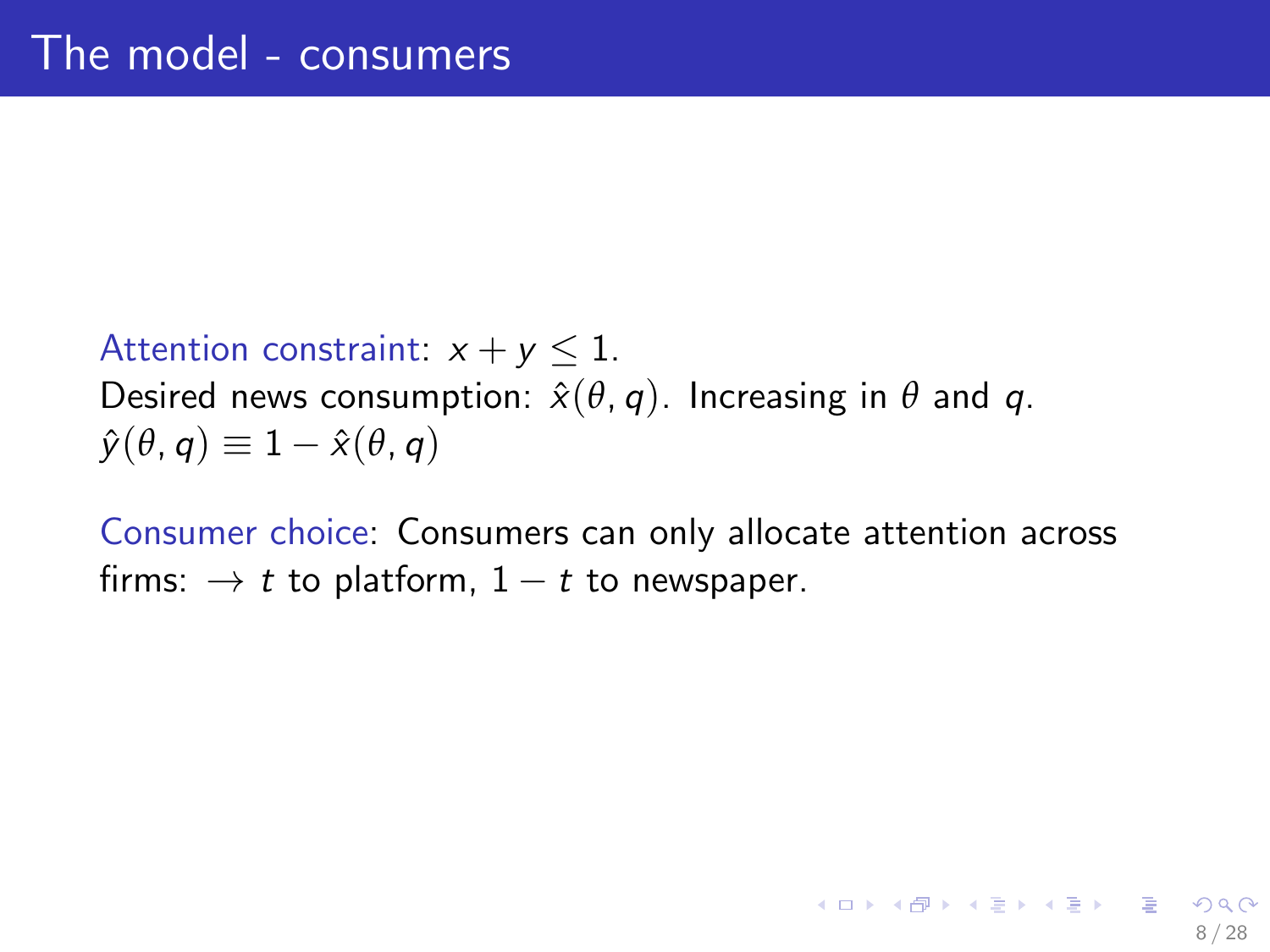#### **Newspaper**

- Chooses quality q, cost  $c(q)$ .
- Advertising revenue from direct traffic (1), and from indirect traffic  $(1 - \phi < 1)$ . (per unit of attention)

## Social Platform

- **Chooses**  $\lambda =$  share of news on newsfeed.
- *λ* is uniform (for now) no personalization
- Advertising revenue: 1 from UGC,  $\phi$  < 1 from link to news.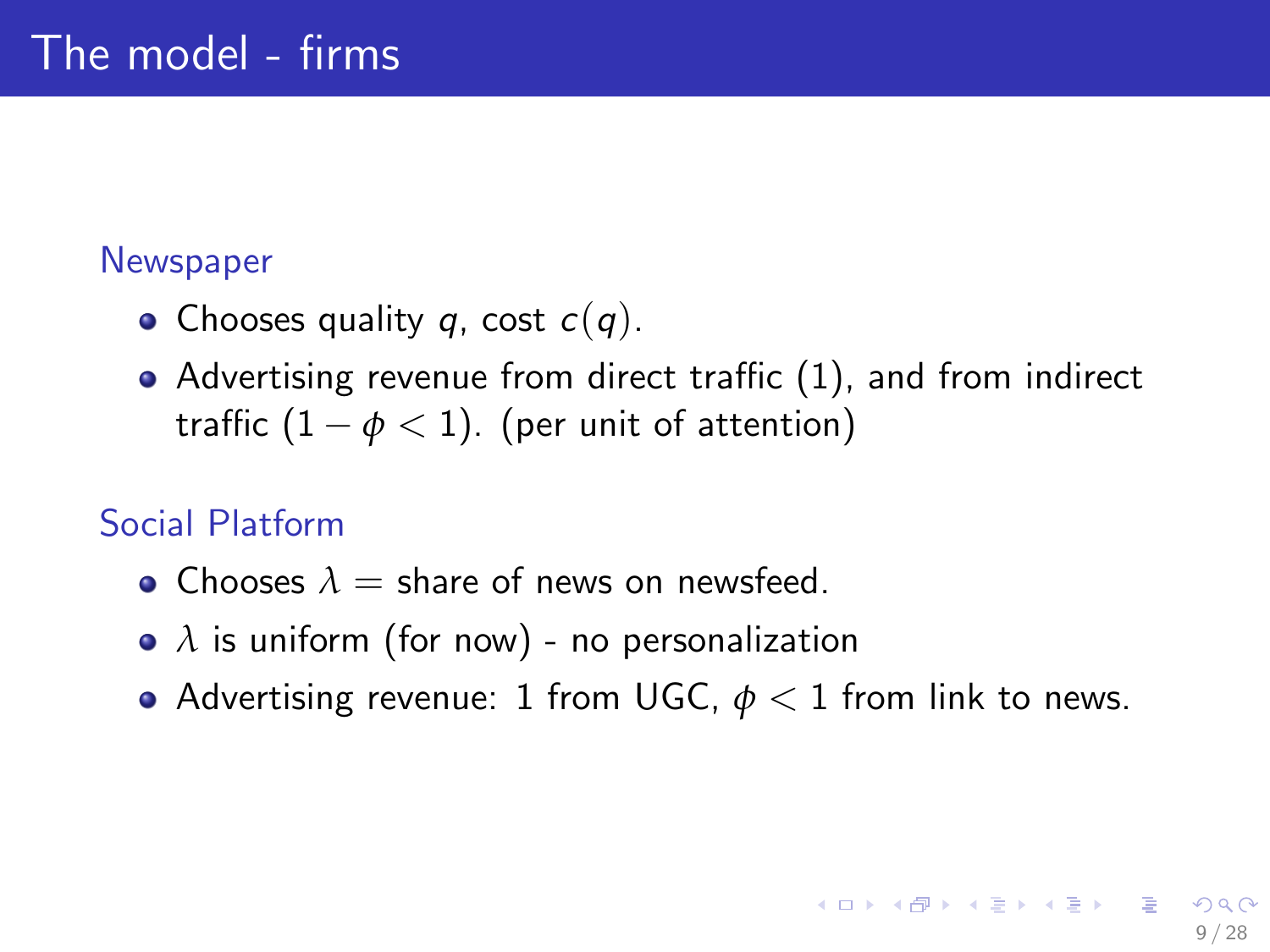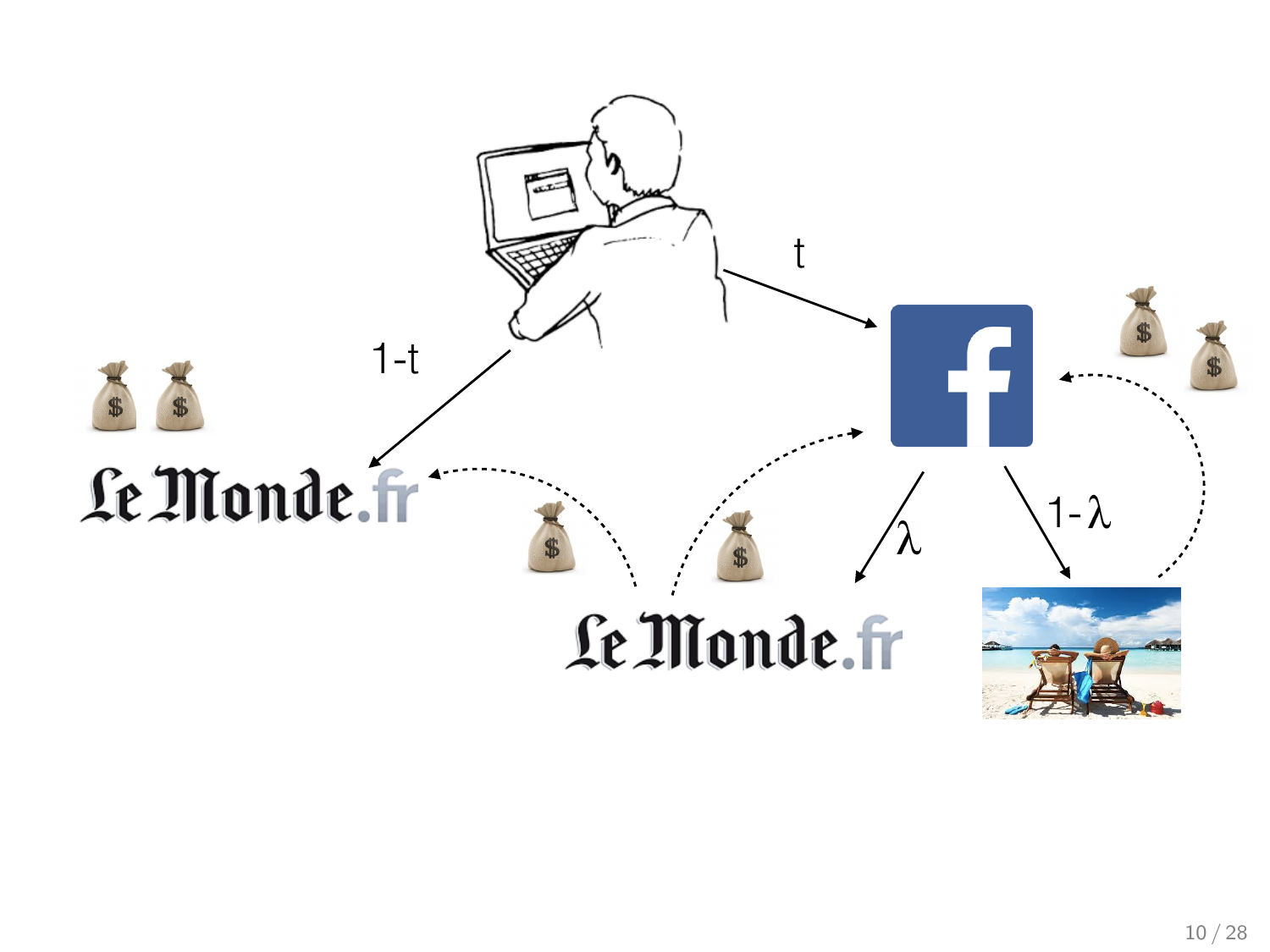#### Notation:

- $\bullet$  *t*( $\theta$ ,  $q$ ,  $\lambda$ ): attention to platform by consumer  $\theta$ .
- $T_0(q, \lambda) = \int t(\theta, q, \lambda) dF(\theta).$
- $\bullet$   $T_1(q, \lambda) \equiv 1 T_0(q, \lambda)$ : total time spent on newspaper's website.

#### Profits

- Platform:  $\pi_0(q, \lambda) = T_0(q, \lambda)(1 \lambda + \lambda \phi)$
- Newspaper:  $\pi_1(q, \lambda) = T_1(q, \lambda) + T_0(q, \lambda)(1 \phi)\lambda c(q)$ .

11 / 28

K ロ ▶ K @ ▶ K 할 > K 할 > 1 할 → 9 Q Q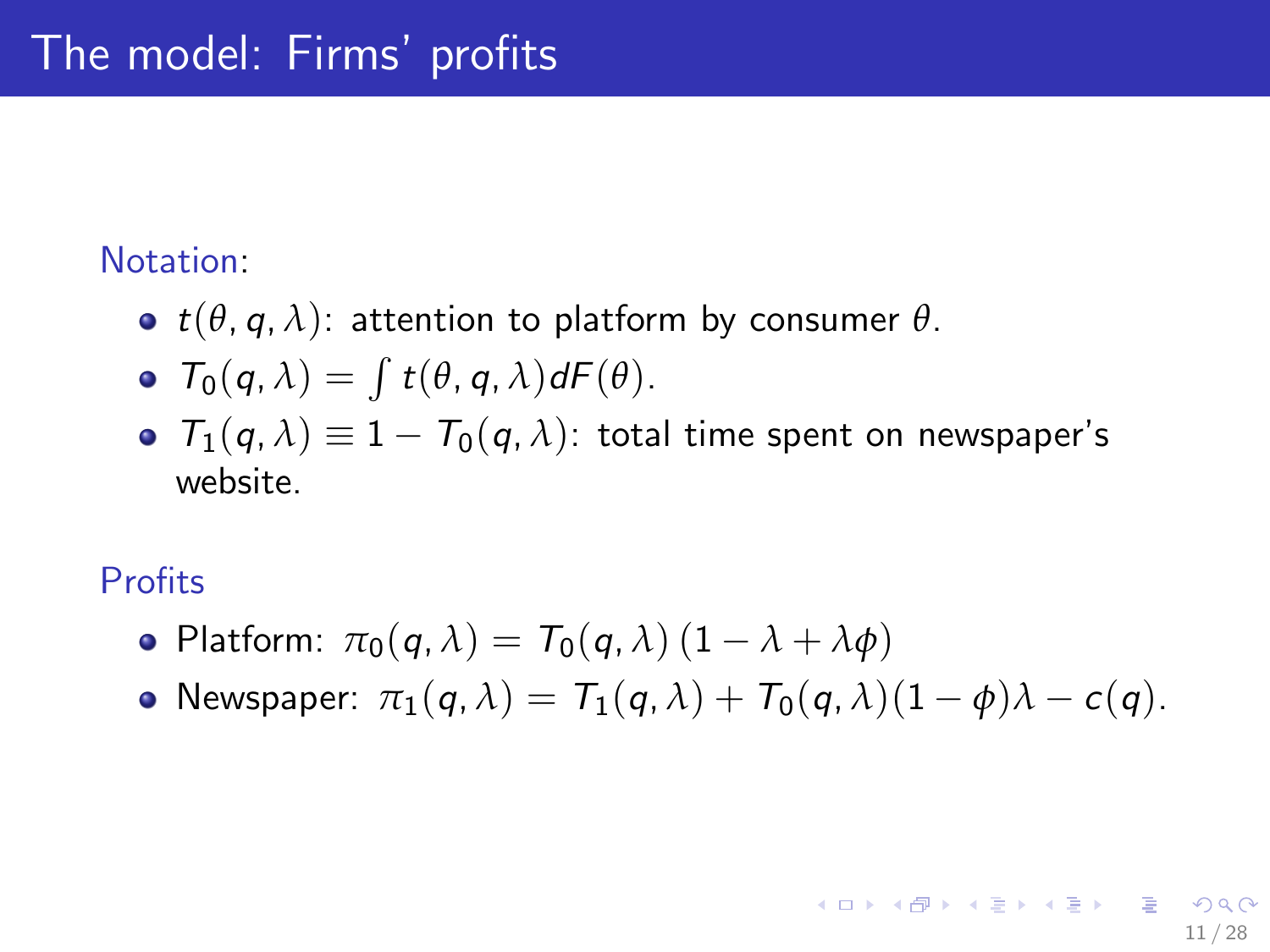### Timing

- $\bullet$  Newspaper chooses quality q.
- <sup>2</sup> Platform chooses newsfeed design *λ*.
- <sup>3</sup> Consumers choose how to allocate their attention.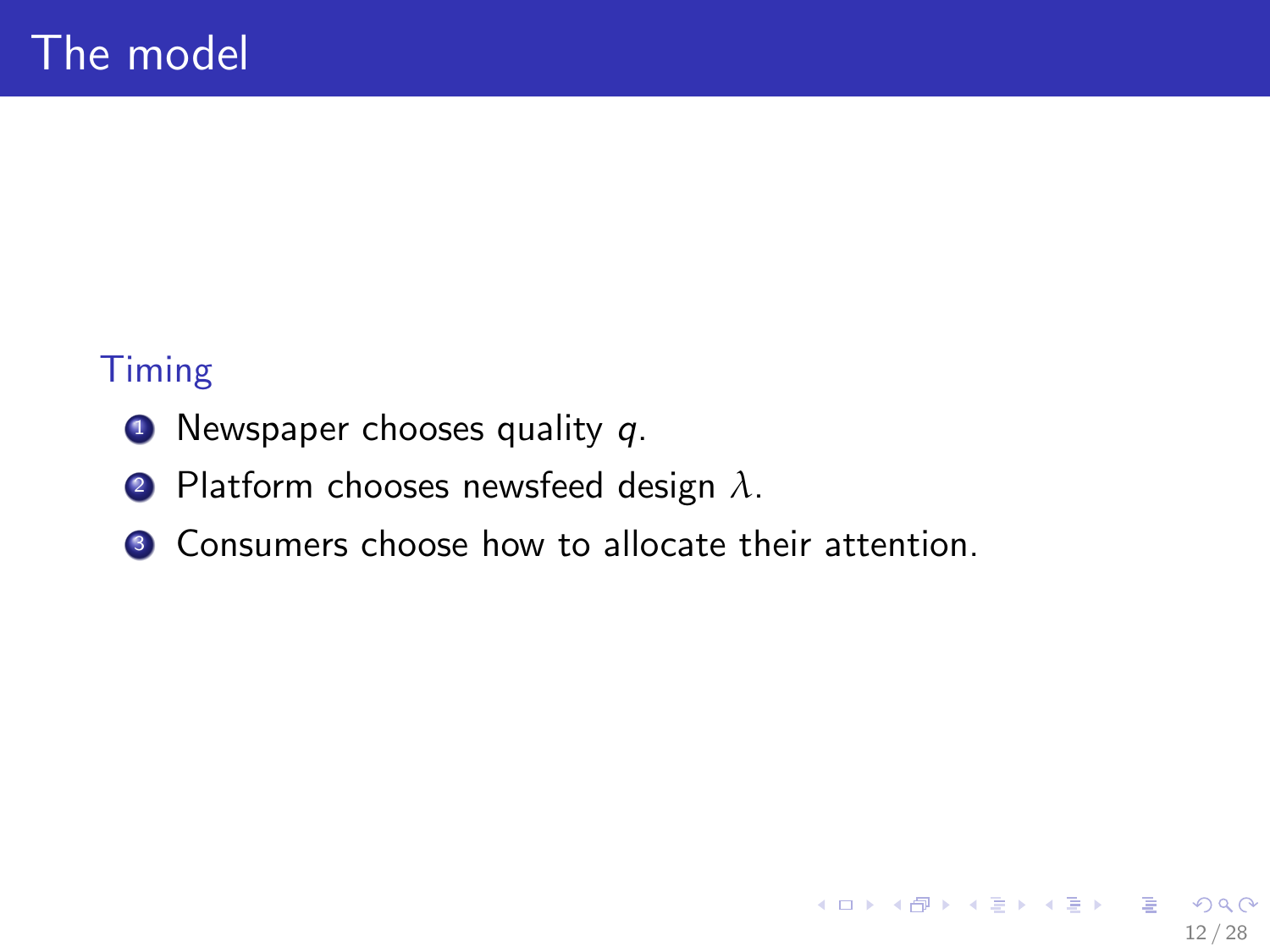No friction on consumption:  $t^*(\theta, q, \lambda = 0) = \hat{y}(\theta, q)$ .

For given quality, efficient allocation of attention.

Quality  $q^\oslash$  maximizes  $\pi_1(q,0)=\mathcal{T}_1(q,0)-c(q)$ , i.e.  $\partial$   $\mathcal{T}_1(q^\oslash,0)$  $\frac{(q, 0)}{dq} = c'(q^{\circledcirc})$ 

13 / 28

K ロ X K @ X K 할 X K 할 X - 할 X Y Q Q @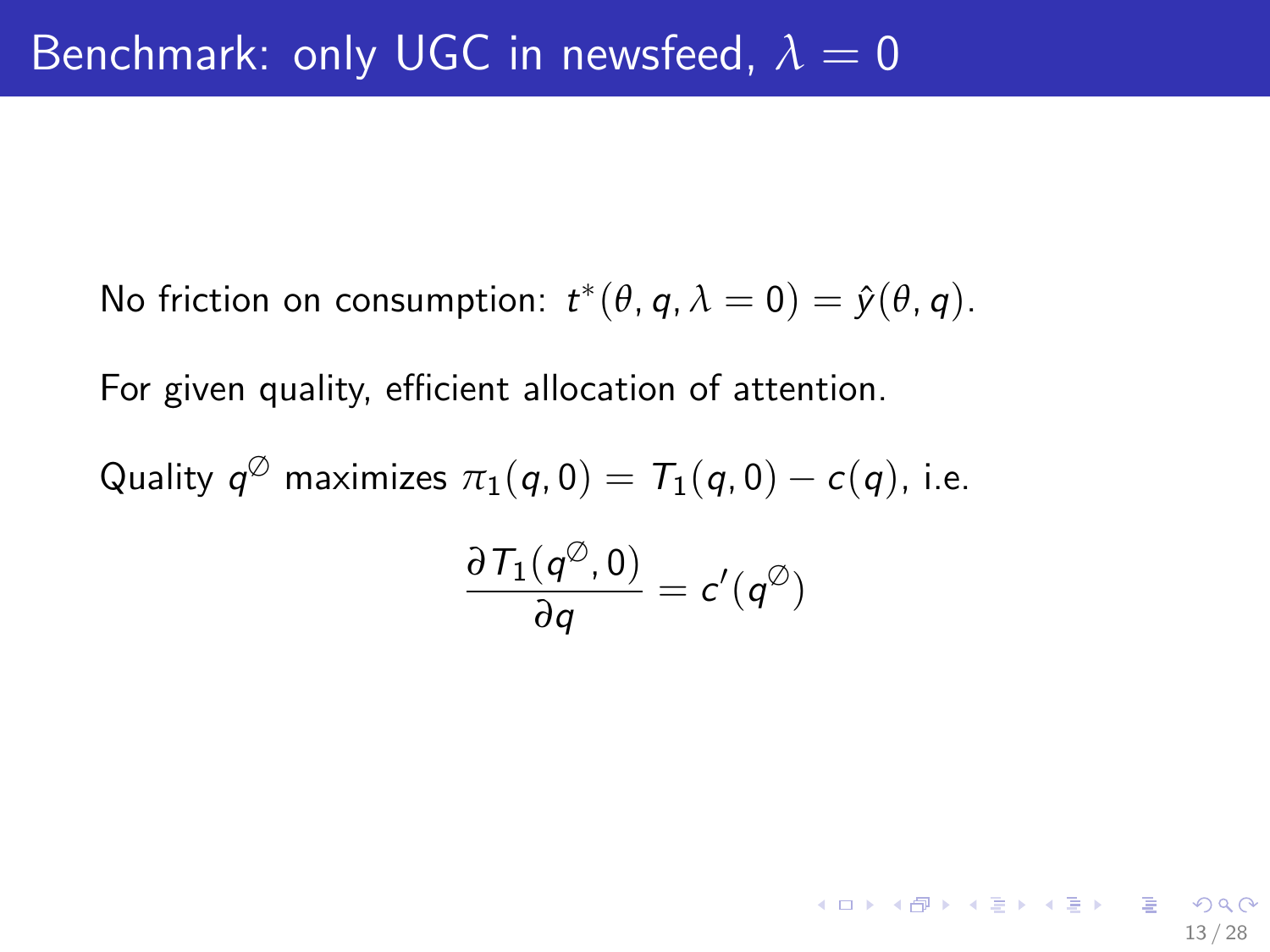**•** If  $\hat{x}(q, \theta) < \lambda$  (i.e.  $\theta < \hat{\theta}_1(q, \lambda)$ ): consumers would like to see more UGC than what platform shows  $\Rightarrow t^*(\theta, q, \lambda) = 1$ . Too much news.

• If 
$$
\hat{x}(q, \theta) \in [\lambda, 1]
$$
: choose  $t^*(\theta, q, \lambda)$  such that

$$
t^*(\theta, q, \lambda)(1 - \lambda) = \hat{y}(\theta, q) \Leftrightarrow t^*(\theta, q, \lambda) = \frac{\hat{y}(\theta, q)}{1 - \lambda}
$$

14 / 28

K ロ ▶ K @ ▶ K 할 ▶ K 할 ▶ ... 할 → 9 Q @

Optimal consumption.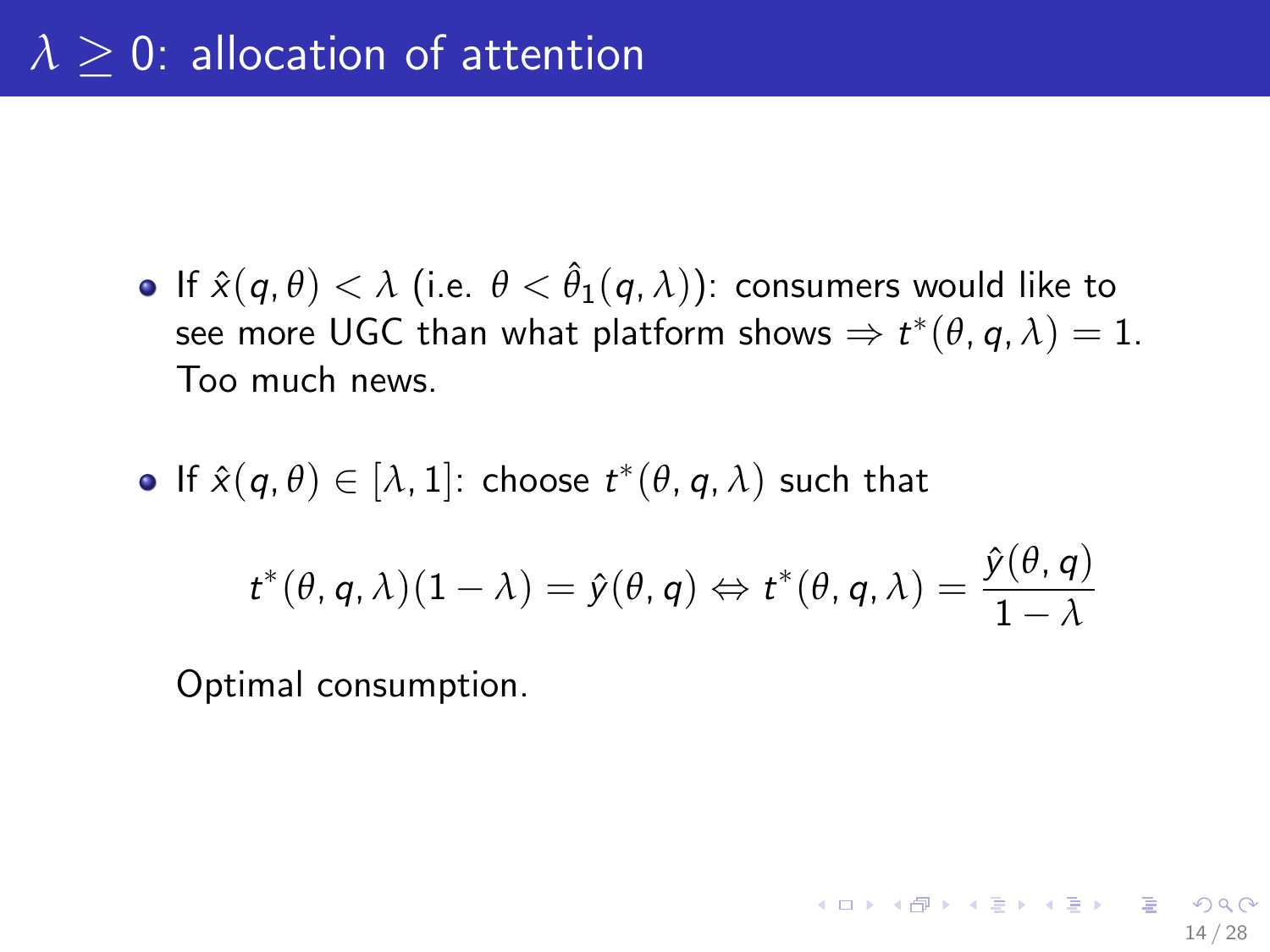#### Trade-off for optimal *λ*:

- $\bullet \uparrow \lambda \Rightarrow$  more attention from high types.
- $\bullet \uparrow \lambda \Rightarrow$  less revenue from low types.

Proposition: The platform chooses  $\lambda(q) > 0$ .

Proof: 
$$
\pi_0(q, \lambda) = T_0(q, \lambda)(1 - \lambda(1 - \phi)).
$$
  
 $\frac{\partial \pi_0(q, \lambda)}{\partial \lambda} |_{\lambda=0} = \phi T_0(q, 0) > 0.$ 

Intuition: All consumers want to watch some news. Platform better-off if they get this "first unit" of news indirectly.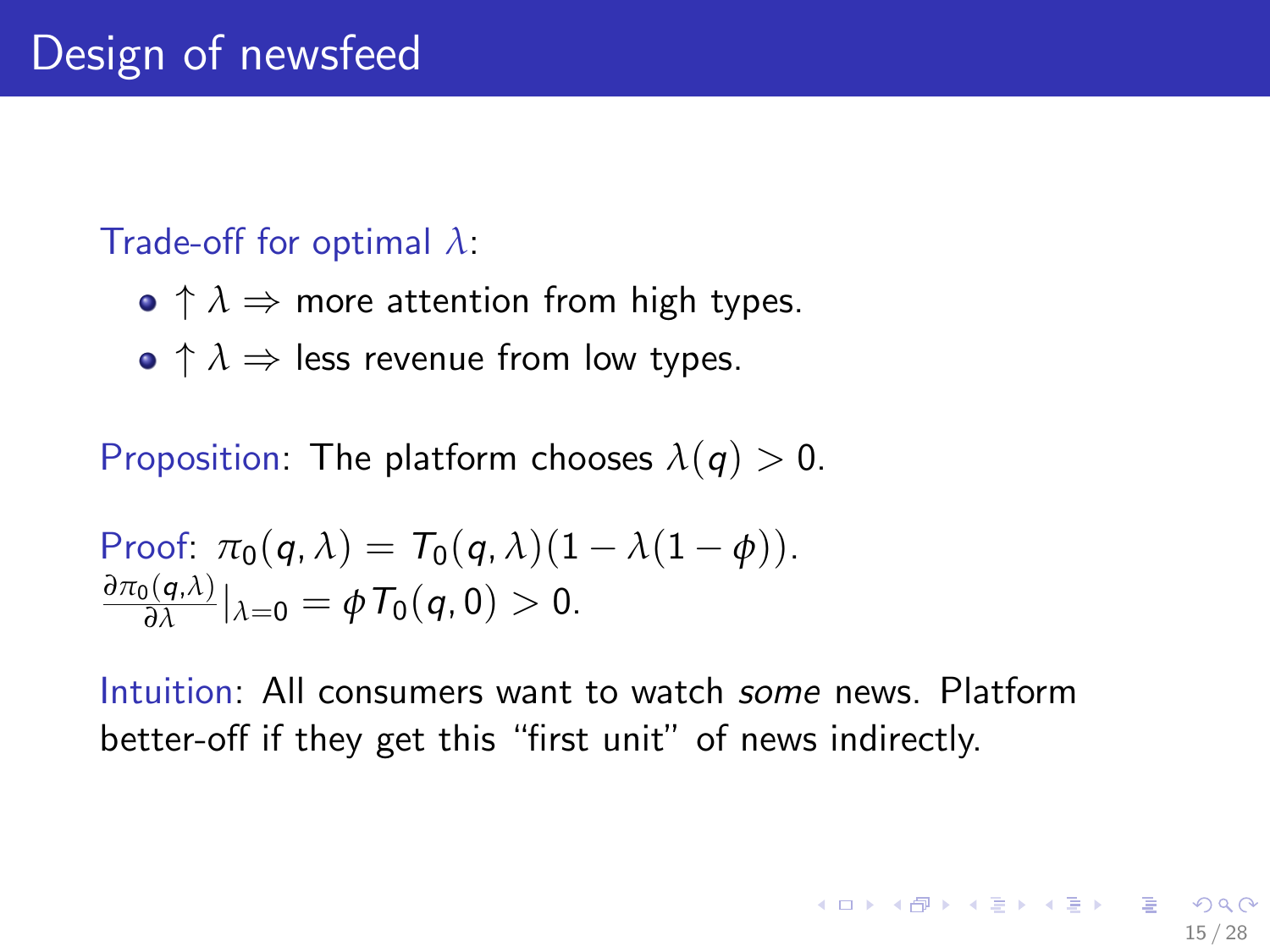# Effect on newspaper's quality (comparison with  $\lambda = 0$

$$
\frac{\partial T_1(q^{\emptyset}, 0)}{\partial q} = c'(q^{\emptyset})
$$

$$
\frac{\partial T_1(q^*, \lambda(q^*))}{\partial q} = c'(q^*)
$$

16 / 28

K ロ X K @ X K 경 X X 경 X X 경

Two effects

- $\bullet \lambda > 0$  lowers relative value of direct traffic:  $\Rightarrow q \downarrow$
- **2**  $\lambda > 0$  affects sensitivity of demand w.r.t.  $q: \Rightarrow q \uparrow$
- **3** Overall effect is ambiguous in general.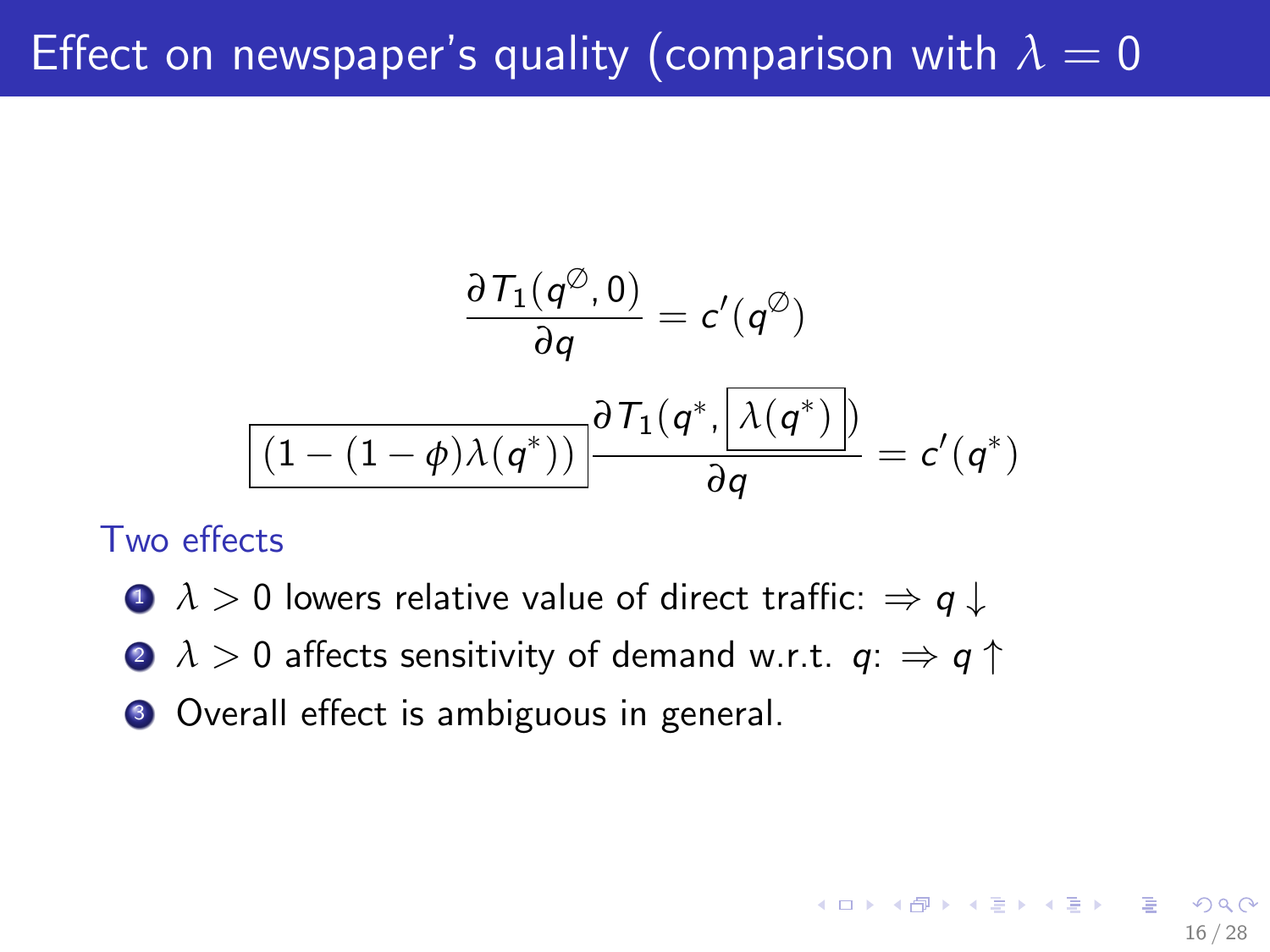Proposition: Newspaper's profit goes down.

Proof

• For any q,  $R_0(q, \lambda(q)) > R_0(q, 0)$  (optimal  $\lambda$  increases platform revenue)

17 / 28

イロト 不優 ト 不思 ト 不思 トー 理

- True for  $q^*$ :  $R_0(q^*, \lambda(q^*)) > R_0(q^*, 0)$
- We know that  $R_0(q, \lambda) + R_1(q, \lambda) = 1$  for all, q,  $\lambda$ .
- Therefore  $R_1(q^*, \lambda(q^*)) < R_1(q^*, 0)$
- Adding costs,  $\pi_1(q^*, \lambda(q^*)) < \pi_1(q^*, 0)$ .
- $\mathsf{Revealed}\ \mathsf{preference}\colon\, \pi_1(\pmb{\mathit{q}}^*, \pmb{0}) \leq \pi_1(\pmb{\mathit{q}}^\oslash, \pmb{0}).$
- Therefore  $\pi_1(q^*, \lambda(q^*)) < \pi_1(q^{\emptyset}, 0)$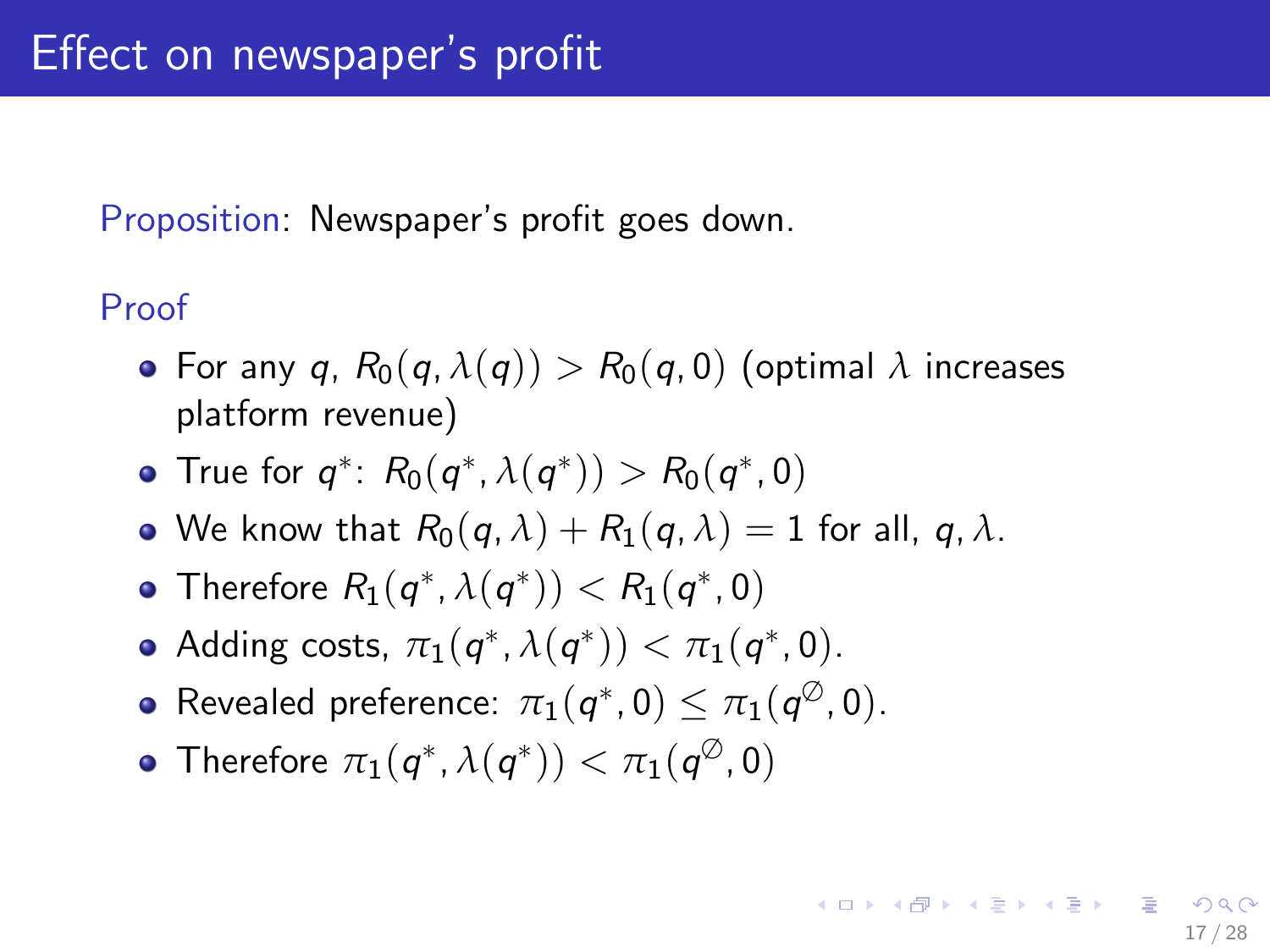- **•** Personalized newsfeed
- Newspaper can opt-out
- Singlehoming consumers (work in progress)
- Competing newspapers (some results)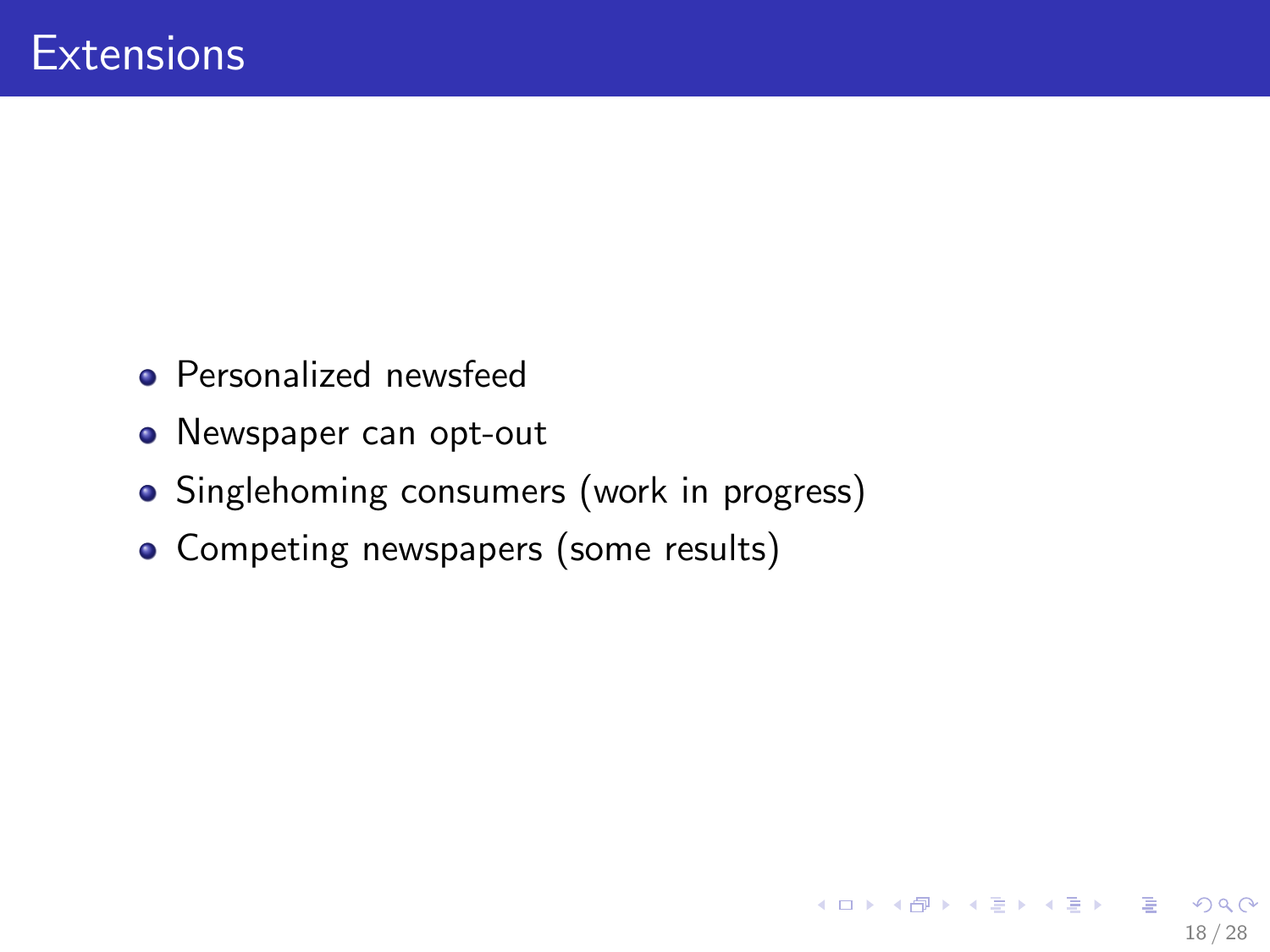In practice platforms personalize newsfeed.

Suppose that platform can choose  $\lambda(\theta, q)$ .

- Platform chooses  $\lambda(\theta, q) = \hat{x}(\theta, q)$ .
- Consumers allocate all their attention to platform.
- **•** Efficient consumption (for given  $q$ ).
- Newspaper quality decreases w.r.t. benchmark:  $\pi_1(q) = (1 - \phi)(T_1(q, 0)) - c(q)$

19 / 28

K ロ ▶ K @ ▶ K 글 ▶ K 글 ▶ │ 글 │ ◆ Q Q <mark>Q</mark>

Newspaper profit decreases.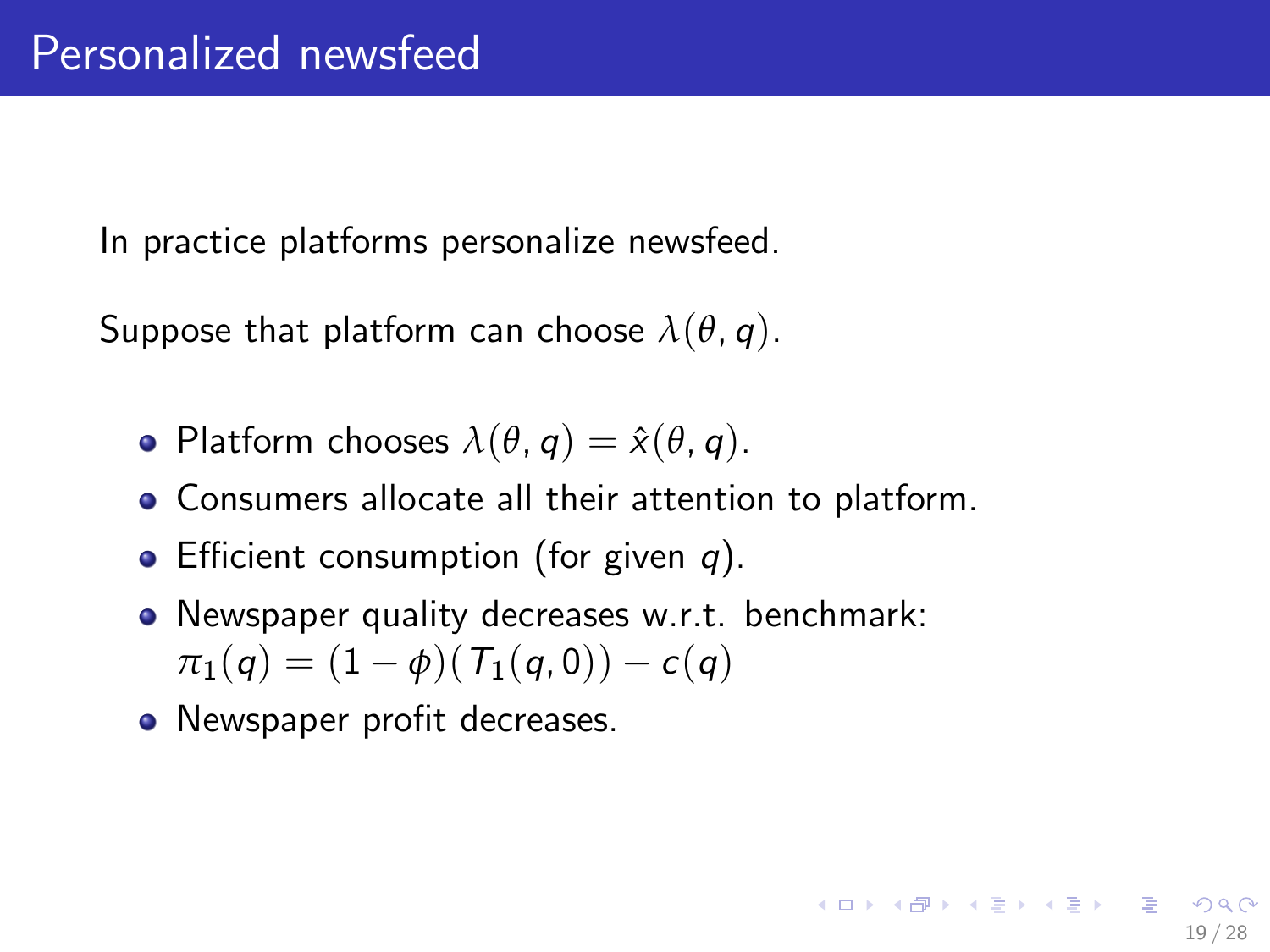Suppose now that:

- Newspaper can opt-out and prevent platform from showing news
- Platform can offer contract  $(\lambda, \phi)$  (back to uniform newsfeed)
- $\bullet$  Newspaper accepts or rejects offer, and chooses q.

Proposition: In equilibrium:

- Newspaper opts in. (indifferent)
- Quality is lower than benchmark.

Intuition: joint-surplus maximization  $\Rightarrow$  cost reduction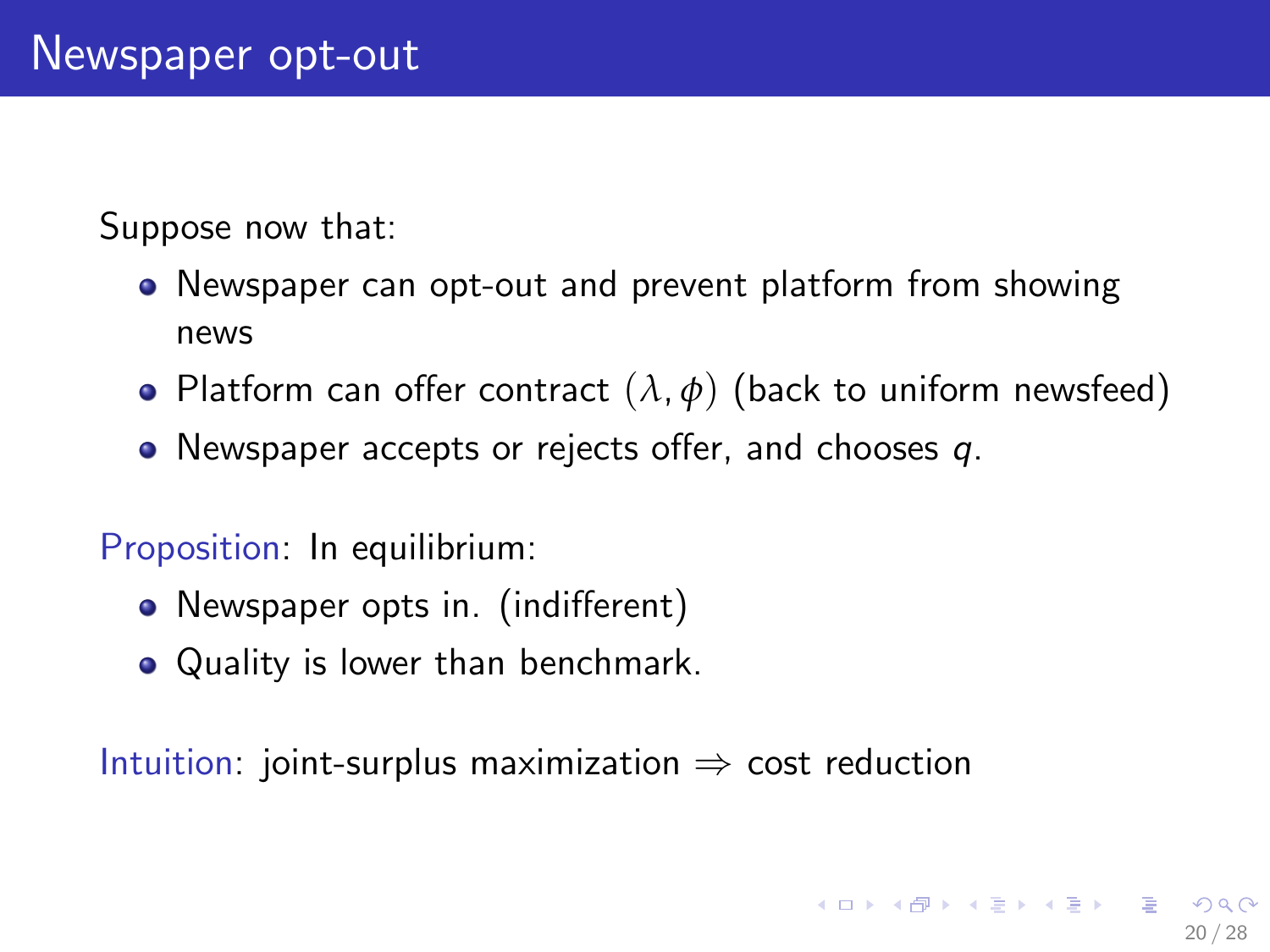We consider 2 symmetric newspapers, of (endogenous) qualities  $q_1$ and  $q_2$ . Consumers multihome between newspapers.

#### New assumptions:

- Quality no longer affects total quantity of news desired  $\hat{\mathsf{x}}(\theta) = \theta.$
- Quality affects relative market shares of newspapers:  $s_1(q_1, q_2)\theta$  and  $s_2(q_2, q_1)\theta$ .
- $s_i$  increasing in  $q_i$ , decreasing in  $q_j$ .
- Allows to focus on competition between newspapers.

21 / 28

K ロ ▶ K @ ▶ K 할 > K 할 > → 할 → ⊙ Q ⊙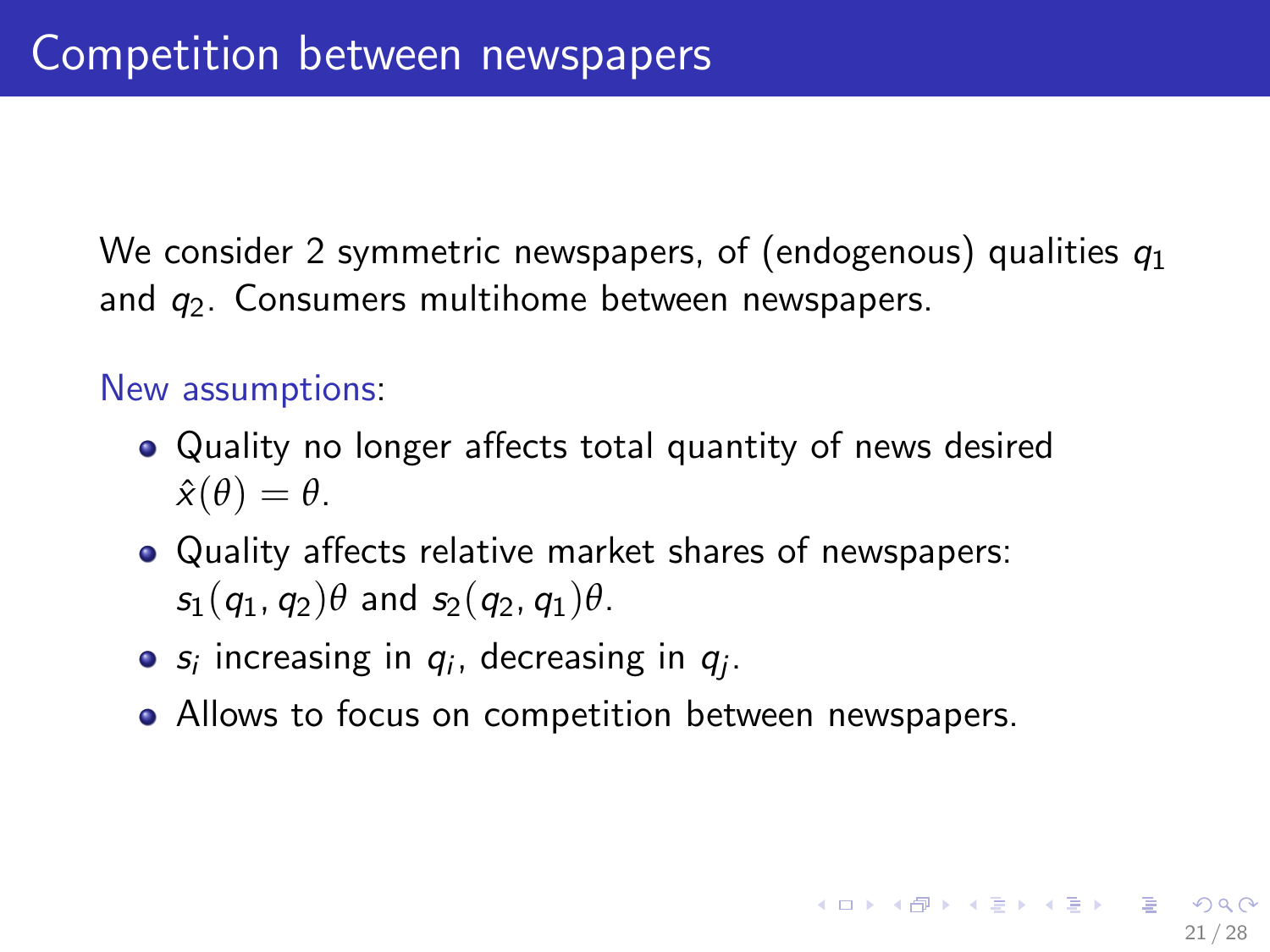# Timing

- $\bullet$  Newspapers choose  $q_1, q_2$
- <sup>2</sup> Platform chooses *λ*
- **3** Consumers allocate attention.

News on the platform: If platform sets  $\lambda$ , indirect traffic to site *i* is  $\lambda s_{i}(q_{i},q_{j})$  per unit of time on the platform. (Links reflect market share)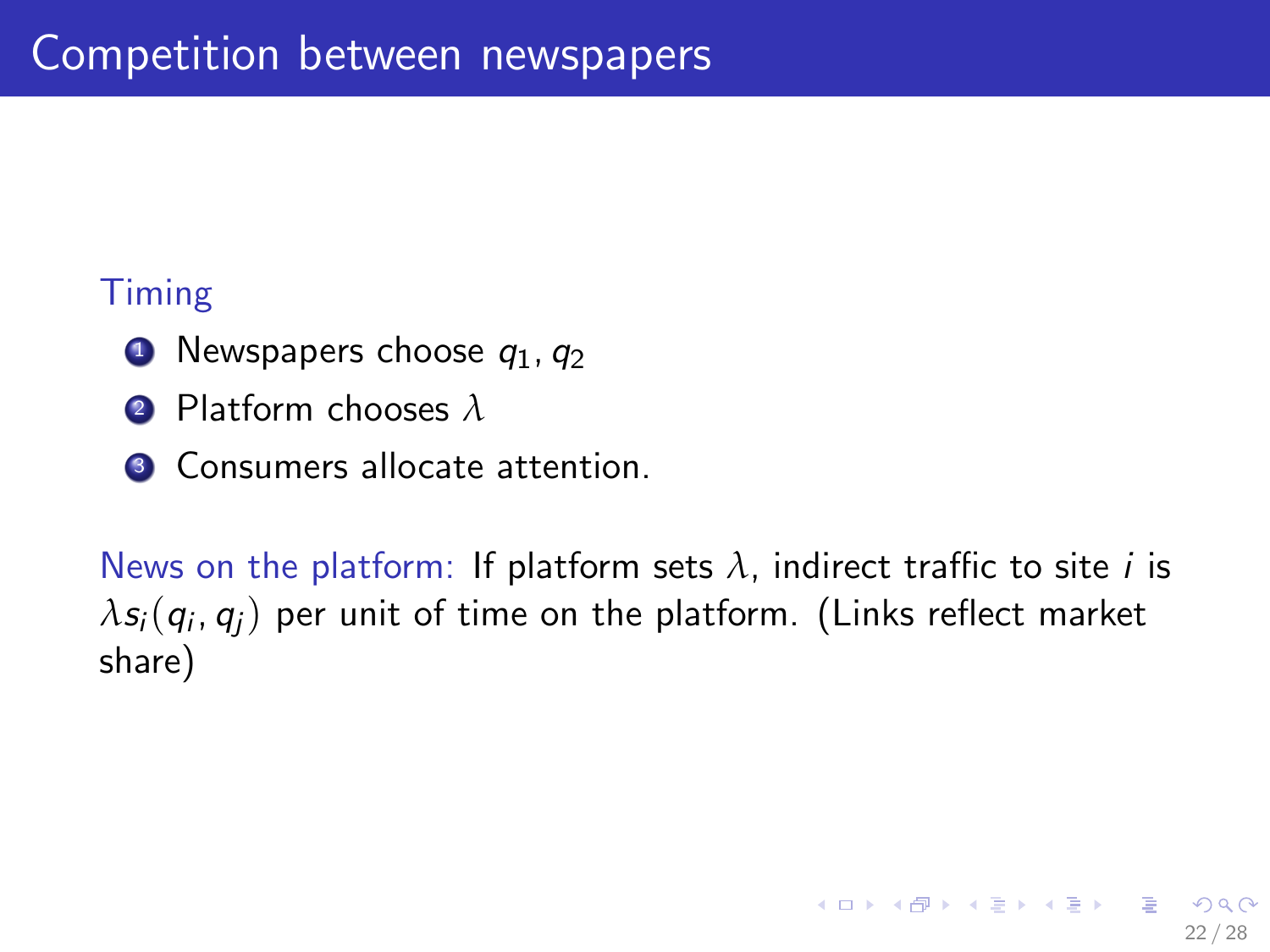Proposition: When quality only affects newspapers' relative market share, equilibrium quality goes down when the platform shows news, compared to benchmark of  $\lambda = 0$ .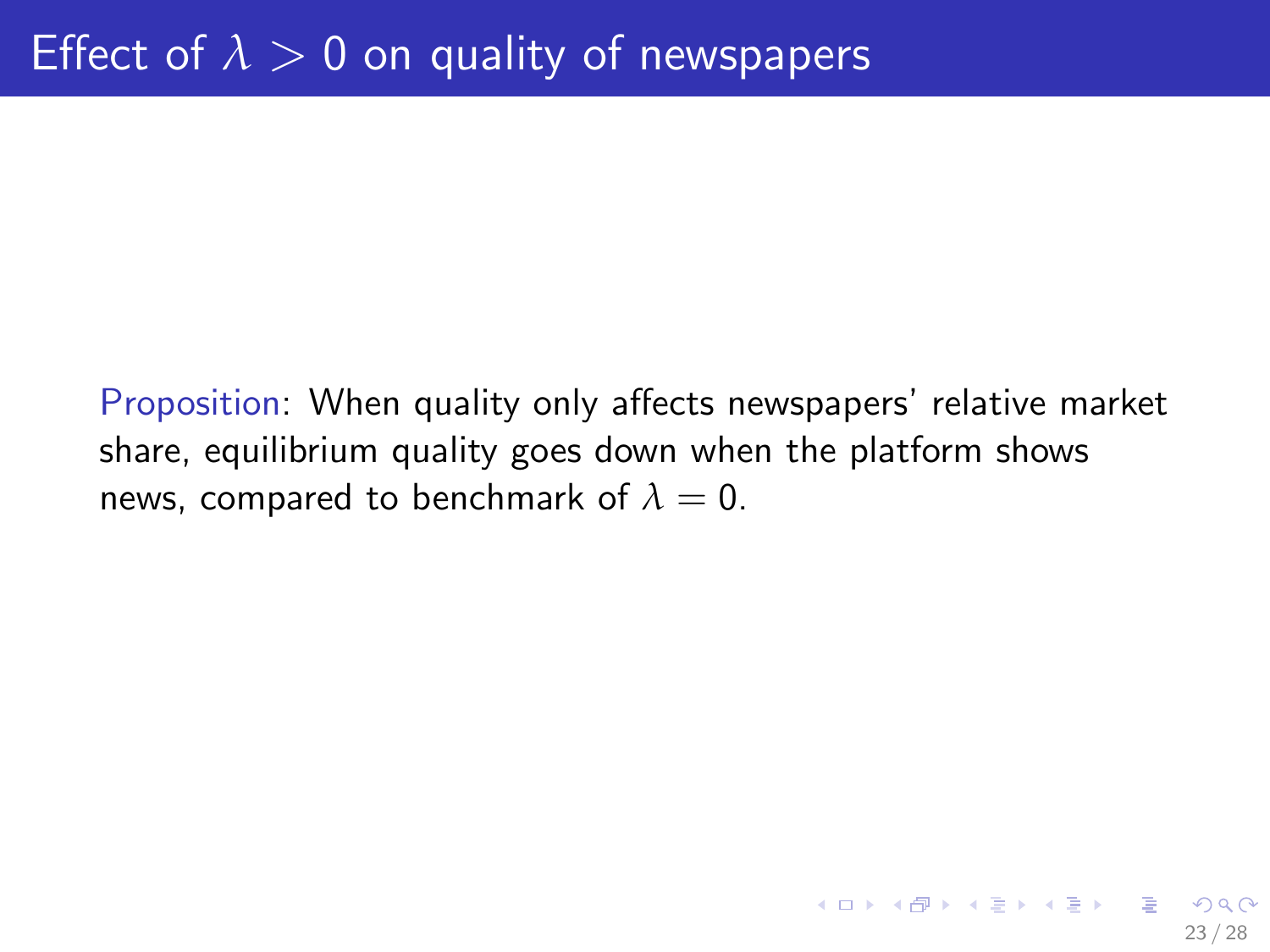#### News aggregators

- Jeon & Nasr (2016), Dellarocas, Katona and Rand (2010)
- Athey and Mobius and Pal (2017), Calzada and Gil (2016), Chiou and Tucker (2015).

Multi-homing Ambrus, Calvano and Reisinger (2015), Anderson, Foros and Kind (2014), Athey, Calvano and Gans (2016), de Cornière and Taylor (2014).

Social media and news Allcott and Gentskow (2017)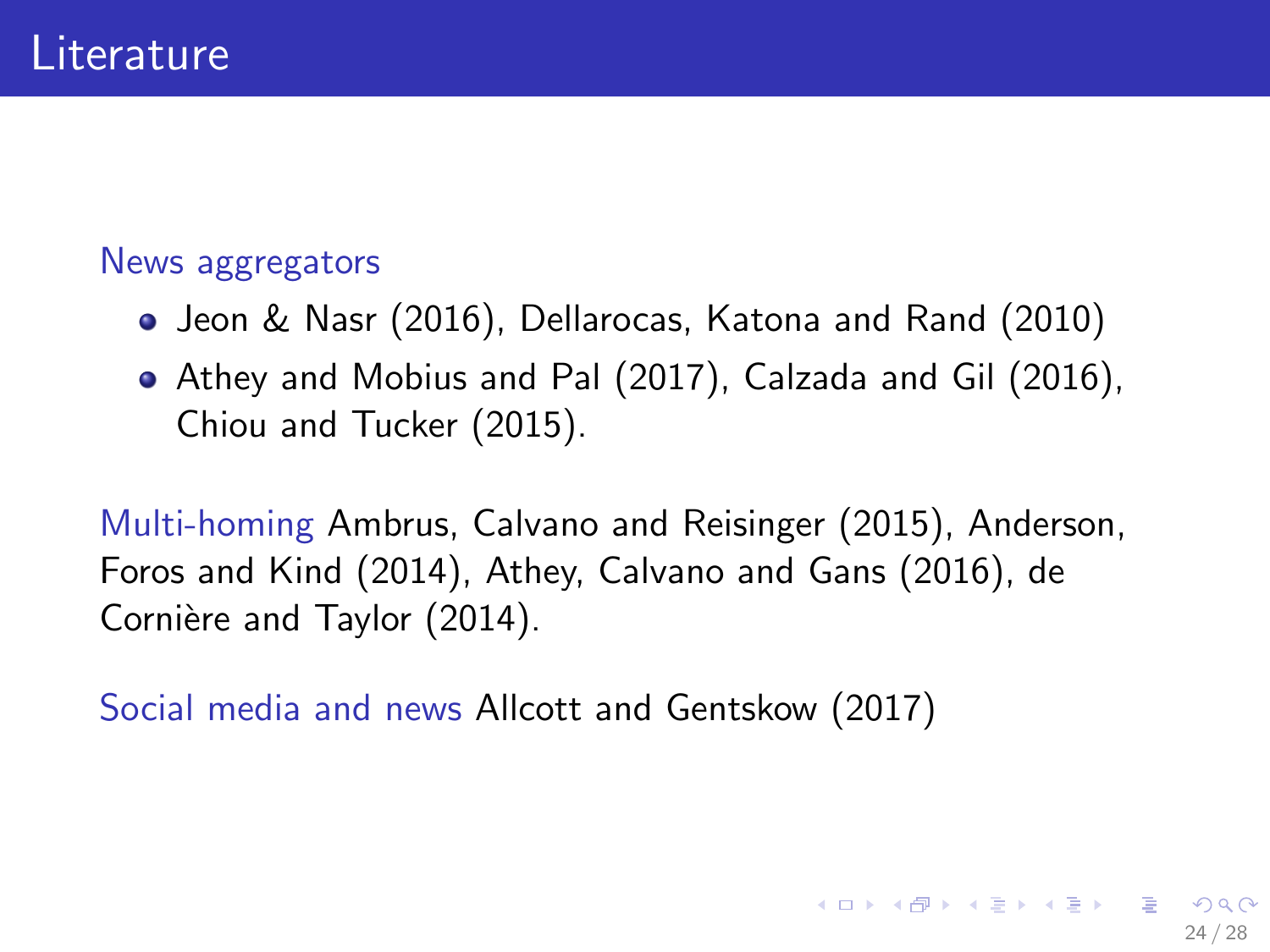Despite potential for increasing news consumption, social platform strategically showing links to news stories likely to harm newspapers and decrease quality.

Personalized newsfeed can allow the platform to monopolize attention.

Competition between platforms can alleviate this issue.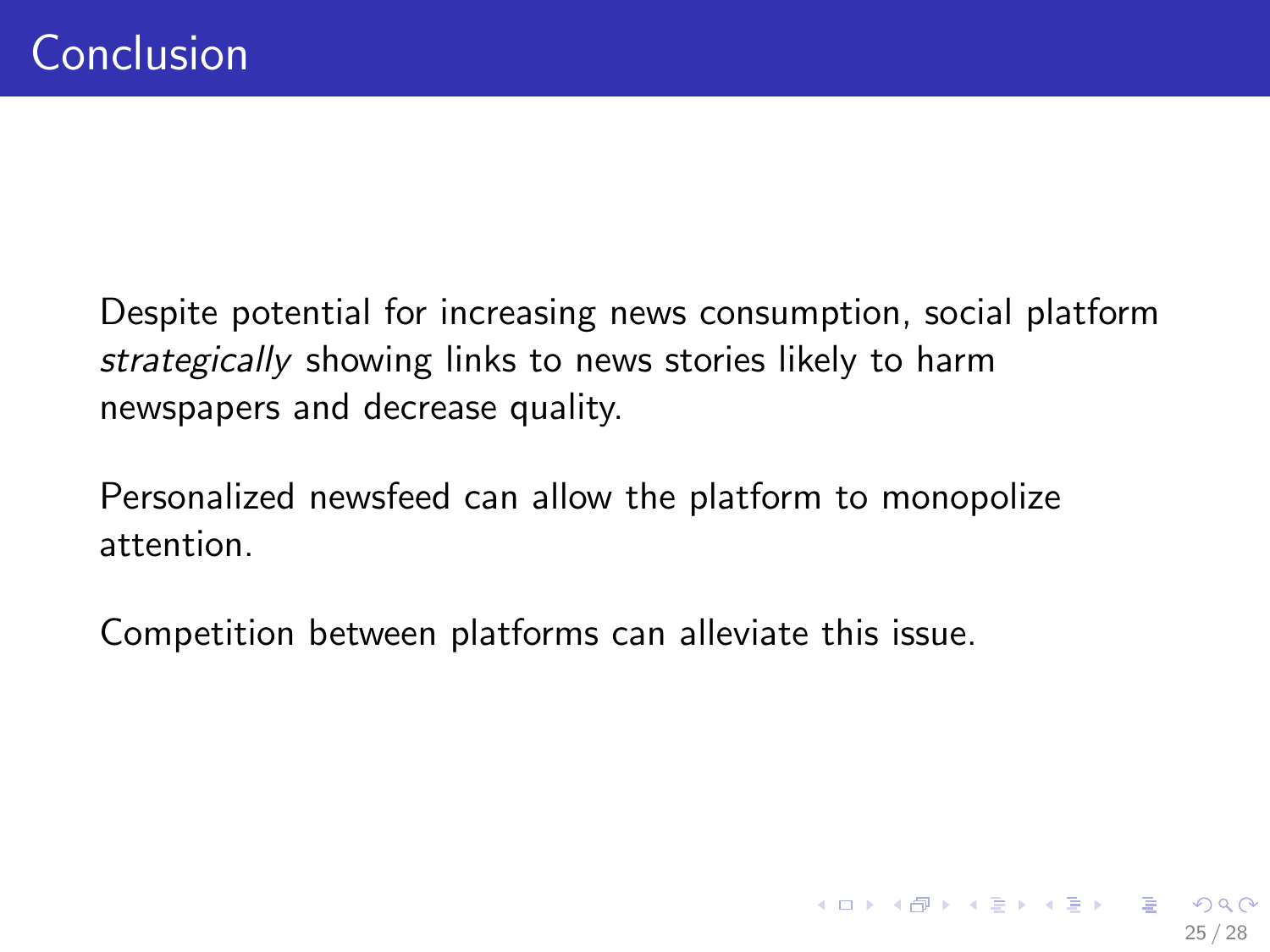# Appendix

メロトメタトメミトメミト ミニのダび 26 / 28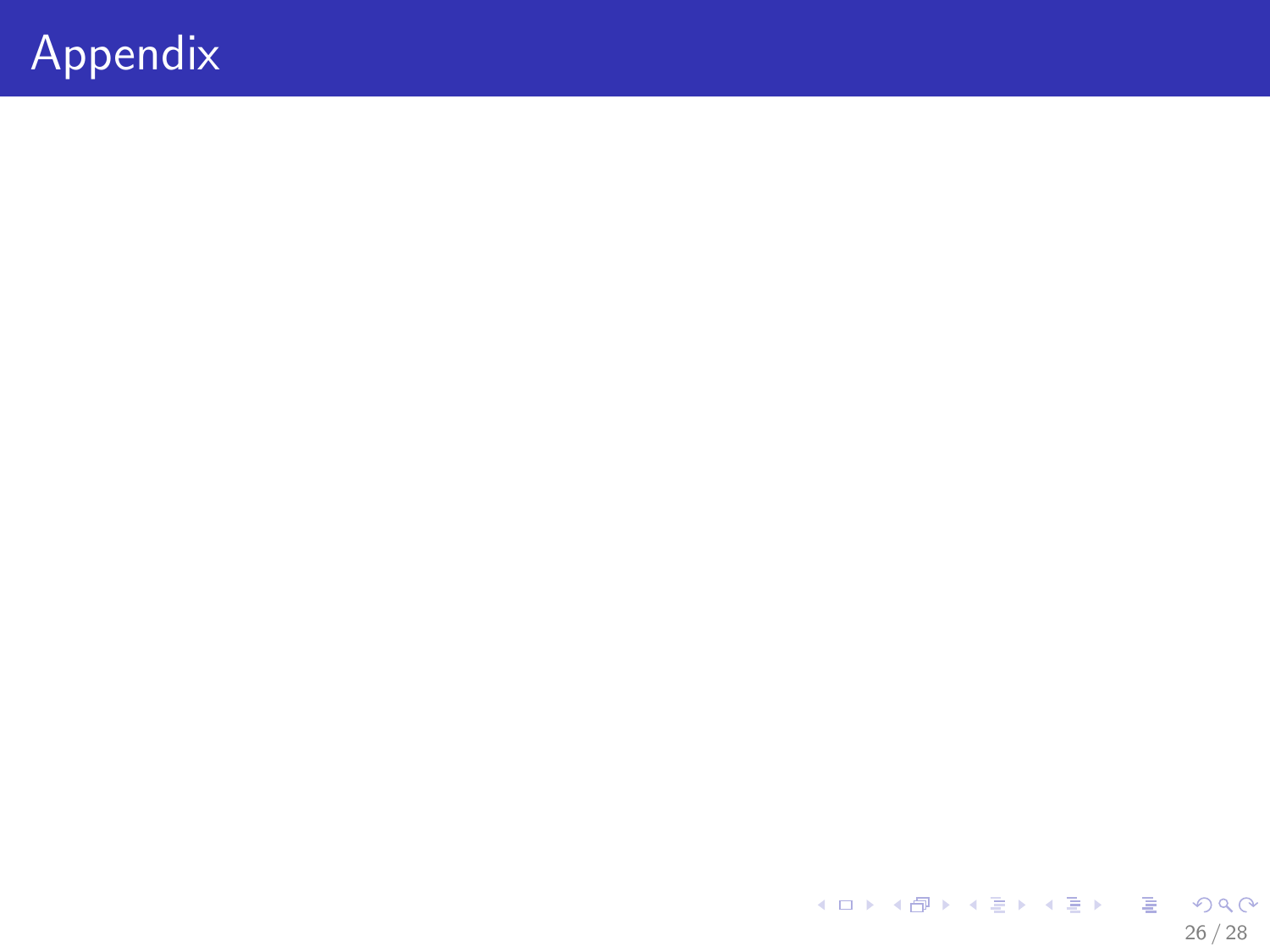# **Examples**

Suppose that  $\theta \to \mathcal{U}[0,1]$ , and  $U = \hat{x}(\theta, q) \ln(x) + y$ .

Additive model:  $\hat{x}(\theta, q) = \theta + q$ .

Absolute effect of quality on demand for news constant across types.

• 
$$
T_0(q,\lambda) = \frac{1+\lambda-2q}{2}
$$

• 
$$
\lambda(q) = q + \frac{1}{2} \frac{\phi}{1-\phi}
$$
 (if  $\leq 1$ )

Multiplicative model:  $\hat{x}(\theta, q) = \theta q$ .

• Relative effect of quality on demand for news constant across types.

• 
$$
T_0(q,\lambda) = \frac{1+\lambda}{2q}
$$

$$
\bullet\,\,\lambda(q)=\tfrac{1}{2}\tfrac{\phi}{1-\phi}
$$